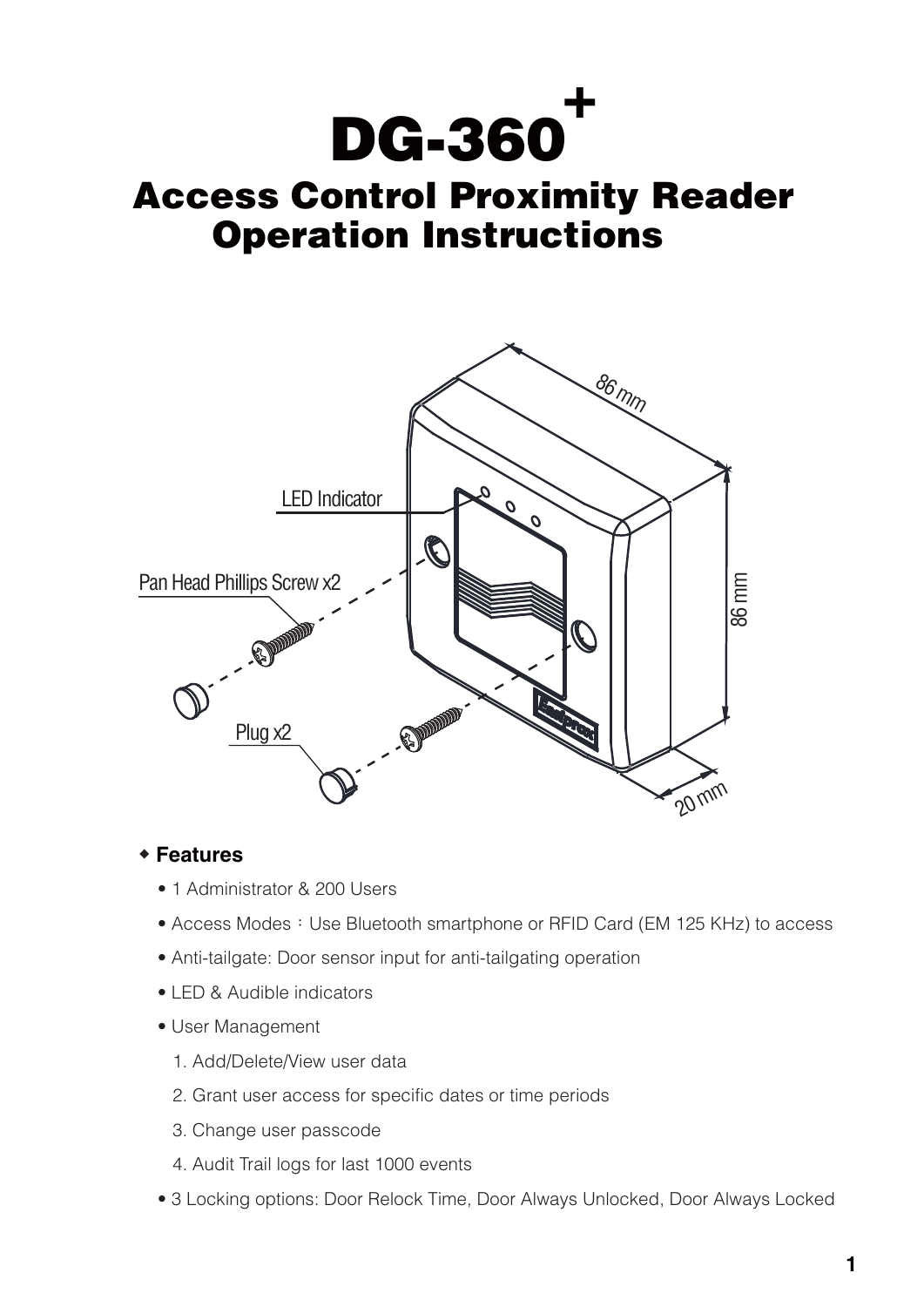# **◆ Specifications**

| <b>Operating Voltage</b>            |                                       | 12~24VDC                                                             |                    |                              |                                                                |
|-------------------------------------|---------------------------------------|----------------------------------------------------------------------|--------------------|------------------------------|----------------------------------------------------------------|
|                                     |                                       | <b>Status</b>                                                        | 12VDC              |                              | 24VDC                                                          |
| <b>Current Draw</b>                 |                                       | Standby                                                              | 90 mA              |                              | 46 mA                                                          |
|                                     |                                       | Active                                                               | 101 <sub>m</sub> A |                              | 51 <sub>m</sub> A                                              |
| <b>Frequency and Storage Format</b> |                                       | 125 KHz, internal decimal number<br>(ABA format, decimal conversion) |                    |                              |                                                                |
| <b>Read Range</b>                   |                                       | 3 cm                                                                 |                    |                              |                                                                |
| <b>Inputs</b>                       |                                       | 1 RTE (Request-to-exit)<br>1 Door sensor (DS)                        |                    |                              |                                                                |
| <b>Outputs</b>                      |                                       | 1 SSR (Dry contacts N.O./N.C./COM.)<br>1 Tamper Alarm (ALM)          |                    |                              |                                                                |
| <b>Indicator Light</b>              |                                       | 3 LEDs (Red, Green, Blue)                                            |                    |                              |                                                                |
| <b>Memeory Volume</b>               |                                       | 1 Administrator & 200 Users                                          |                    |                              |                                                                |
| <b>Card Format</b>                  |                                       | EM-400x 64-bit Standard R/O or Compatible                            |                    |                              |                                                                |
| <b>SSR Contact Rating</b>           |                                       | 2A/12VDC                                                             |                    |                              |                                                                |
| <b>SSR Output Time</b>              |                                       | 1~1800 seconds (adjustable on APP)                                   |                    |                              |                                                                |
| <b>Humidity</b>                     |                                       | 5%~95% (Non-condensing)                                              |                    |                              |                                                                |
| <b>Temperature</b>                  |                                       | $-20^{\circ}$ C $\sim$ 70 $^{\circ}$ C                               |                    |                              |                                                                |
| <b>Bluetooth Module</b>             |                                       | <b>BLE 4.2</b>                                                       |                    |                              |                                                                |
| <b>Auto Proximity Range</b>         |                                       | 0~20 meters (adjustable)                                             |                    |                              |                                                                |
|                                     |                                       | <b>LED &amp; Audible Indicators</b>                                  |                    |                              |                                                                |
| <b>Solid Blue LED</b>               | Power on, Standby                     | 1 Short beep                                                         |                    | Key press                    |                                                                |
| <b>Red LED</b>                      | Invalid access.<br>Door always locked | 1 Long beep                                                          |                    | Buzzer sound<br>Valid access | Reset completed                                                |
| <b>Green LED</b>                    | Unlocked,<br>Door always unlocked     | 2 Short beeps                                                        |                    | Buzzer sound                 | Login completed                                                |
| <b>Flashing Blue LED</b>            | Bluetooth connecting                  | 3 Short rapid beeps                                                  |                    |                              | Continous buzzer sound<br>Device vandalized<br>Alarm activated |

# **◆ Operation Note**

The GDG360BT includes one pair of NO/NC/COM output contacts, which can directly connect to a locking device or connect in parallel or series with access control systems.

#### **\* Reed Switch:**

Door closed status: NO contact Door open status: NC contact

#### **\* Using Reset Jumper**





#### **Note:**

- 1. Make sure that the power input and SSR rating output (2A/12VDC) are correct.
- 2. Make sure that the "+" and "-" wires are connected correctly.
- 3. The door strike or relay must have a varistor or a diode across the door strike terminals to suppress the back EMF of the strike.

 Failure to do so will damage the relay contacts and electronic components, or even burn the controller.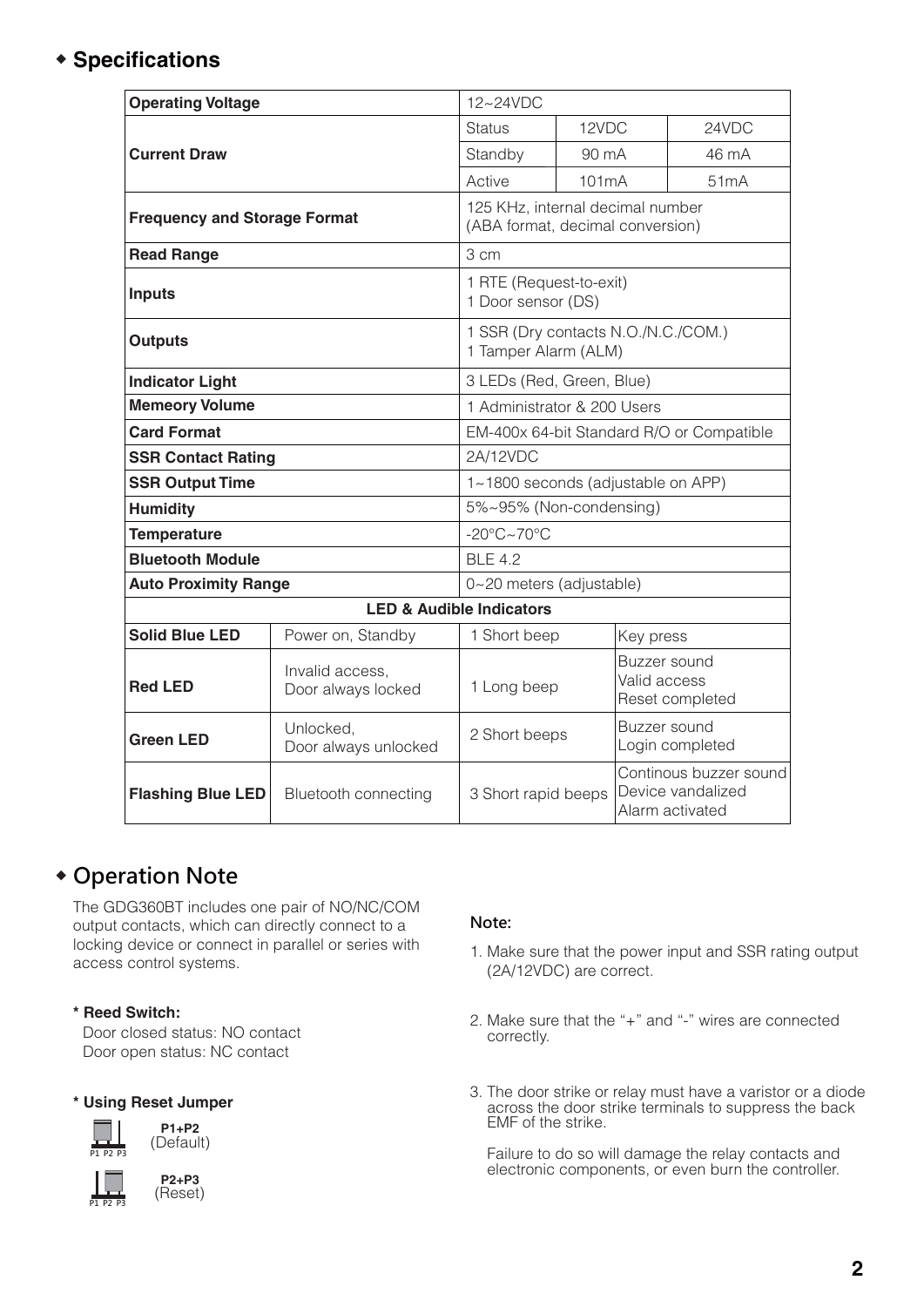

**\* The door strike or SSR must have a diode or varistor across the door strike terminals to suppress the back EMF of the strike – failure to do so will damage the SSR contacts and electronic components, or even burns the controller.**

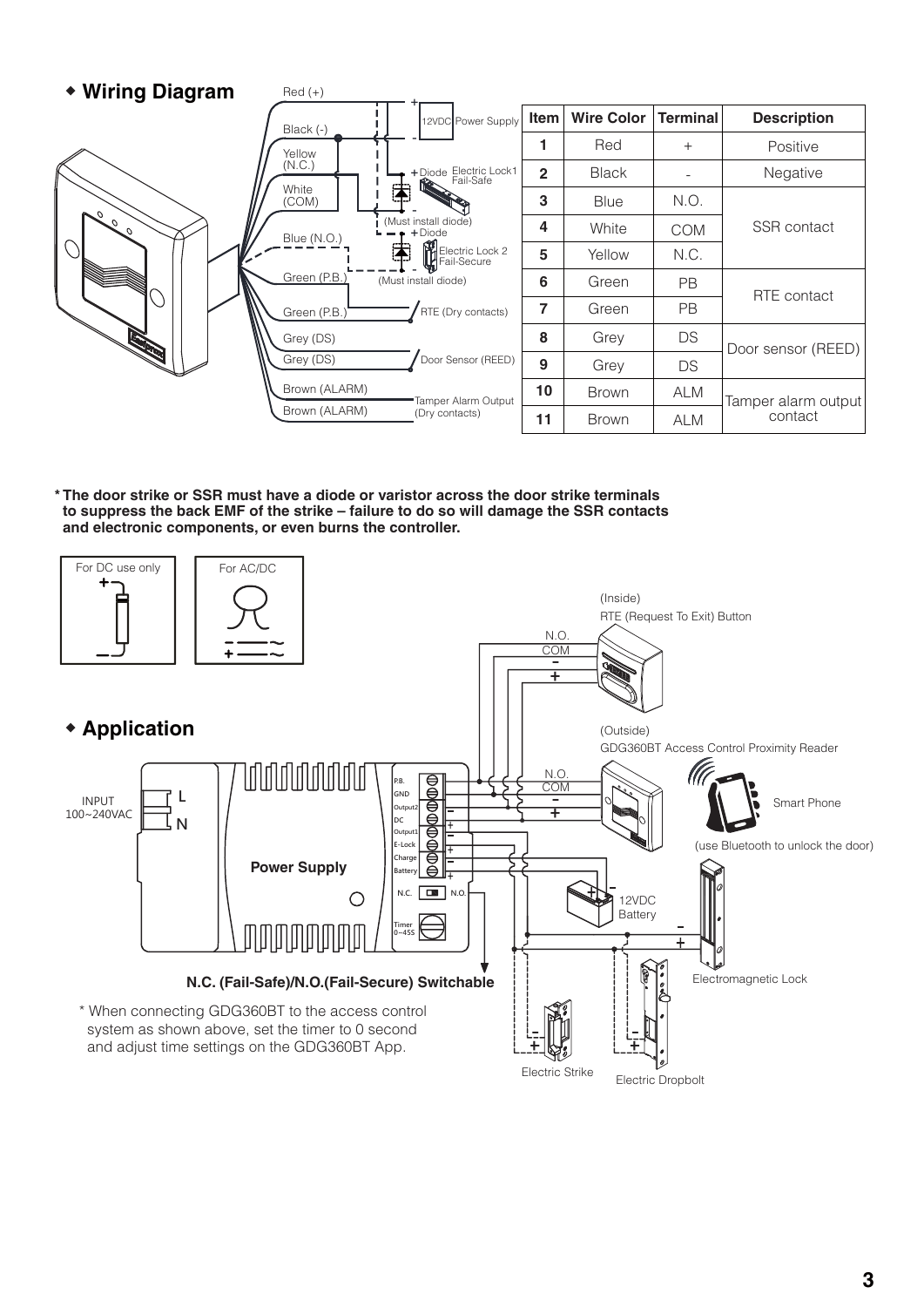# **APP Guide**

# **1. Download App to Open Your Doors with Your Smartphone**





Google play

Easiprox

Download Easiprox App to set up. Scan QR Code on the left or download the App from Apple Store or Google Play depending on what kind of smartphone you use. Smartphone compatibility: Android 5.0 and up, iOS 9.0 and up

# **2. App Main Page Introduction**

## **Login 1**

Administrator: Enter Admin ID and Passcode to login. Admin ID:ADMIN Default Admin Passcode: 12345 (Passcode: 4~8 digits) User: Enter User ID and User Passcode to login. User ID and User Passcode are given by the Administrator.

## **[Note]**

- 1.) Administrator ID "ADMIN" can not be changed. Please change Admin's default passcode "12345" right after you login as the Admin. Go to setting page, press Admin Passcode to Edit Admin Passcode.
- 2.) Login Success / Login Failure indications will be shown as following: Login Success: You Have Successfully Logged In. You May Now Unlock A Door.
	- Login Failure: Login Failed. Please Verify Your Login Information Or Contact Your Administrator.

## **Device name 2**

Tap and choose which device you want to unlock by pulling down the Device name listing.

#### **Device distance 3**

The distance between you and the Bluetooth device.The distance range is between 0 to 20 upon Bluetooth signal strength and different circumstances.

#### **Settings 4**

Tap "Settings" to view or change setting functions.



## **Auto 6**

Press "Auto" to enable Auto unlock function to access.

Make sure to disable "Auto" before pressing extends to enter Settings page.

## **Auto Proximity Range 7**

Adjust Auto Proximity Range in Settings page. The range is between 0 to maximum 20 and it may have different results under different circumstances upon Bluetooth signal strength.

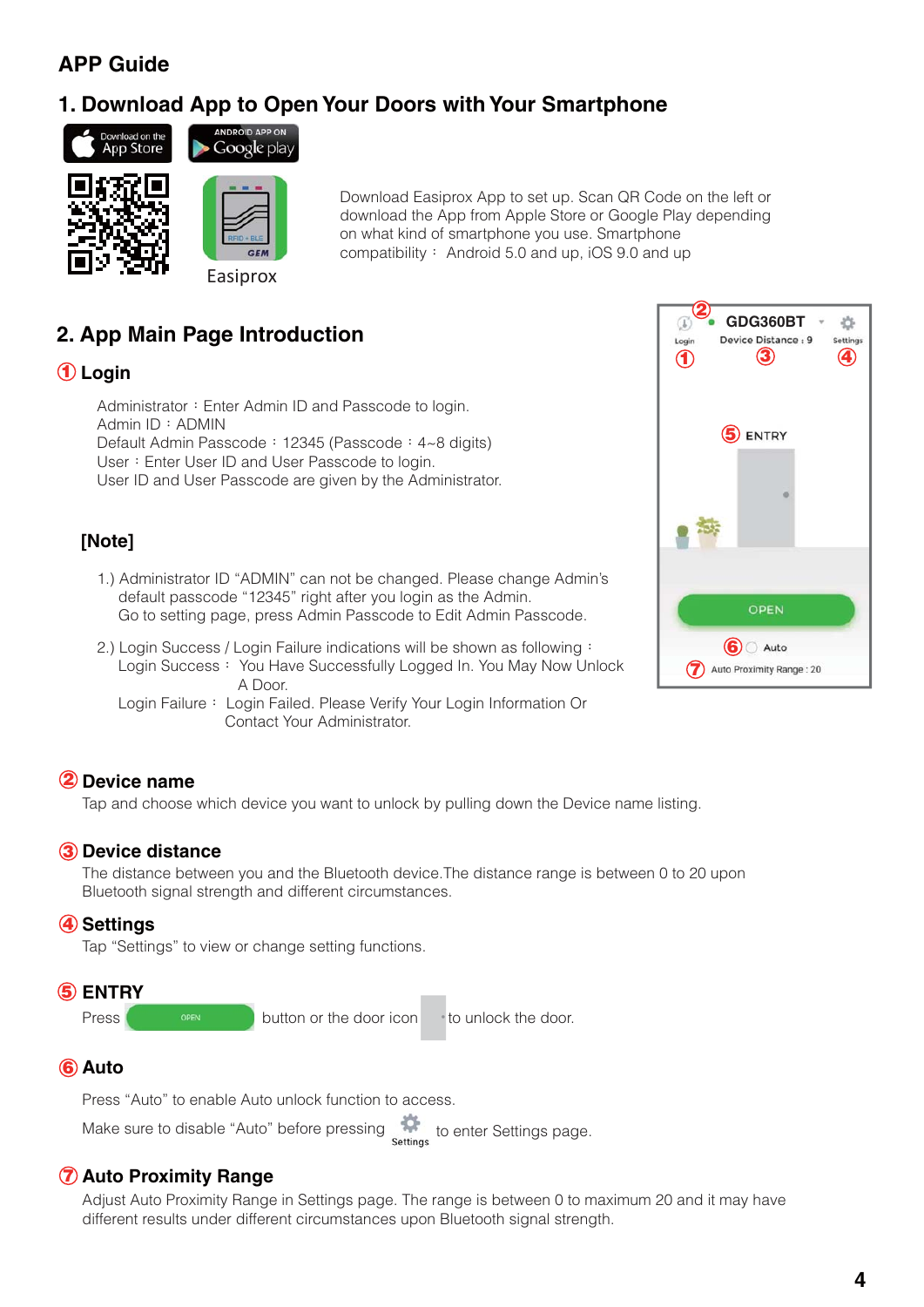# **App Guide**

## **3. Administrator "Settings" Page Introduction**

Tap "Settings" to view or change setting functions.

| e llu                         | $9:41 \text{ AM}$<br><b>Settings</b> | ● * 100% ■ +        |
|-------------------------------|--------------------------------------|---------------------|
| Users                         |                                      | Audit Trail         |
| Backup Data                   |                                      | Restore Backup      |
| Device Name<br>Admin Passcode |                                      | $DG-360+$<br>12345  |
| Admin Card/Fob<br>Door Sensor |                                      |                     |
| <b>Lock Action</b>            |                                      | Door Re-lock Time > |
| <b>Tamper Alarm</b>           |                                      |                     |
| Tamper Sensor Level           |                                      | Level $1$ >         |
| Door Re-lock Time             |                                      | $\mathbf{3}$        |
| Auto Proximity Range          |                                      | 20                  |

Figure 1



| 川宇                          | ● * 100%<br>$9:41$ AM |    |
|-----------------------------|-----------------------|----|
|                             | <b>Settings</b>       |    |
| Users                       | Audit Trail           |    |
| Backup Data                 | Restore Backup        |    |
| Device Name                 | DG-360+               |    |
| Admin Passcode              | 12345                 |    |
| Admin Card/Fob              |                       |    |
| Door Sensor                 |                       |    |
| <b>Lock Action</b>          | Door Re-lock Time >   |    |
| <b>Tamper Alarm</b>         |                       |    |
| <b>Tamper Sensor Level</b>  | Level $1$ >           |    |
| Door Re-lock Time           | 3                     |    |
| <b>Auto Proximity Range</b> |                       | 20 |

Figure 2 Figure 3

| ul T                         | $9:41$ AM<br>Settings Audit Trail | @ \$ 100%<br>$\sqrt{2}$<br>G |
|------------------------------|-----------------------------------|------------------------------|
|                              |                                   |                              |
| Q Please Input User ID<br>ID | Date                              | Unlocked By                  |
| <b>ADMIN</b>                 | 2018-01-02<br>13:51:54            | iOS                          |
| Allen                        | 2018-01-02<br>13.51.50            | Android                      |
| Button                       | 2018-01-02<br>13:51:29            | <b>Button</b>                |
| Annie                        | 2018-01-02<br>13:51:25            | Card/Fob                     |
| Allen                        | 2018-01-02<br>13:51:23            | Card/Fob                     |
| Annie                        | 2018-01-02<br>13:51:15            | Card/Fob                     |
| <b>Button</b>                | 2018-01-02<br>13:51:12            | <b>Button</b>                |

Figure 4 Figure 5

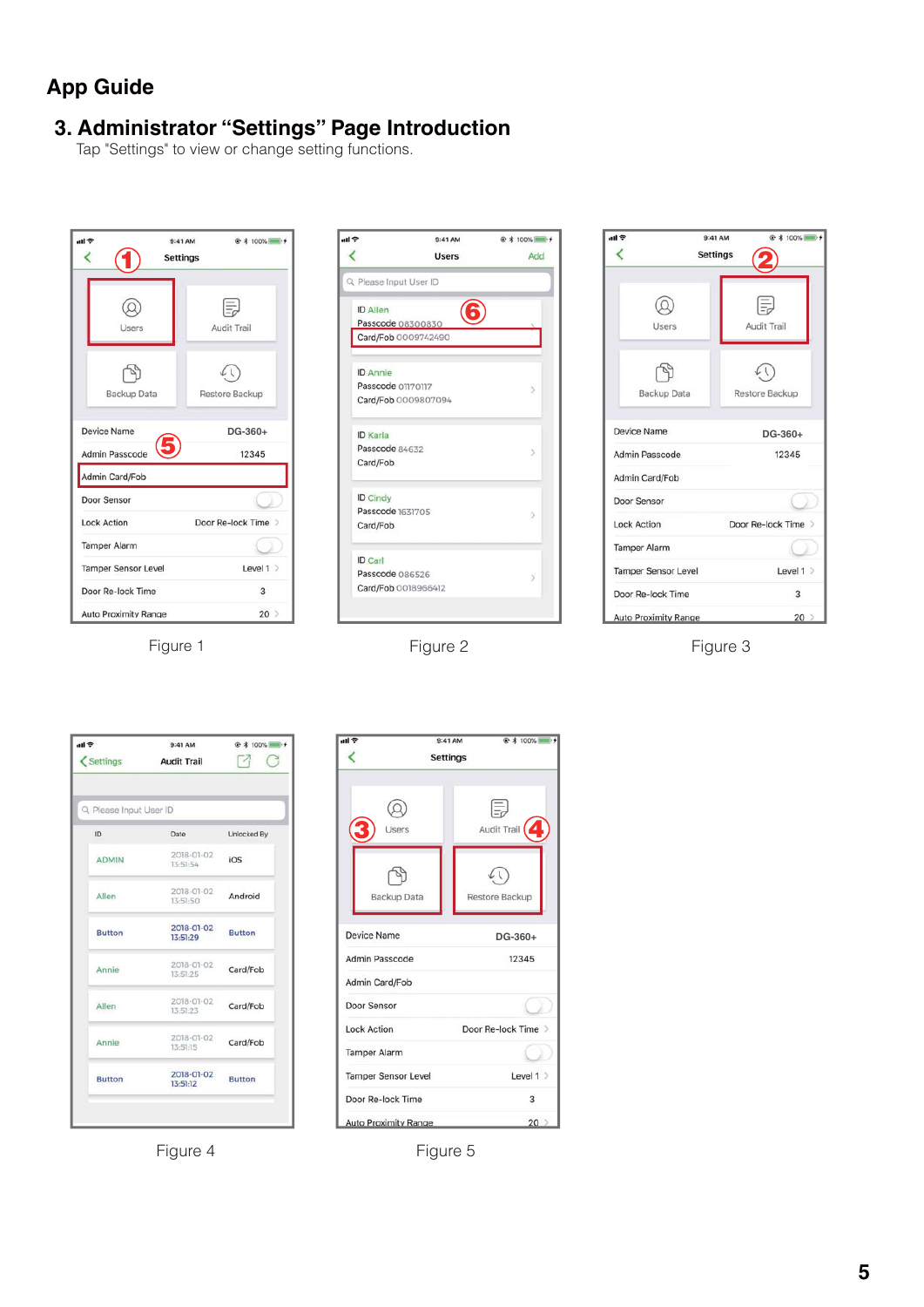#### **Users**:**(See Figure 1 below) 1**

- a. Add / Delete / Edit user information.
- b. ID (Up to 16 characters)
- c. Passcode (4~8 digits)
- d. Card/Fob

### **Audit Trail**:**(See Figure 3 and 4) 2**

a. Audit Trail is tracking last 1000 event logs.

b. Enter an user ID to search events for an user.

c. Tap  $\Box$  to xport all events to excel file.

d. Tap  $\bigcap$  to refresh all events.

### **Backup Data**:**(See Figure5) 3**

Backup Data is to backup Users, Admin Passcode, Lock Action, and Door Re-lock Time to Administrator's phone and can be restored except Device Name, Auto Proximity Range, and Audit Trail logs. Step 1: Press "Backup Data", the App will show:  $\sqrt{\frac{Backup}}$  all data now? Step 2: Press Confirm, the App will show: Backup Status Backup Completed!

#### **Restore Backup**:**(See Figure 5) 4**

Restore the last backup data by Admin's phone to another Bluetooth device. Step 1: Press "Restore Backup", the App will show: Backup all data now? Step 2: Press Confirm, the App will show: Restore Status Restore Completed!

#### **Admin Card/Fob (See Figure 1 ) 5**

Enter or edit 10 numbers from Admin's card/fob.

Step 1: Tap "Admin Card/Fob." The App will show Edit Admin Card/Fob.

Step 2: Enter 10 numbers and press Confirm, the App will show Admin's card/fob number.

#### **User Card/Fob (See Figure 2 ) 6**

Enter or edit 10 numbers from user's card/fob.

Step 1: Tap "Users." The App will show User Info and Edit User Card/Fob.

Step 2: Enter 10 numbers and press Confirm, the App will show User's card/fob number.